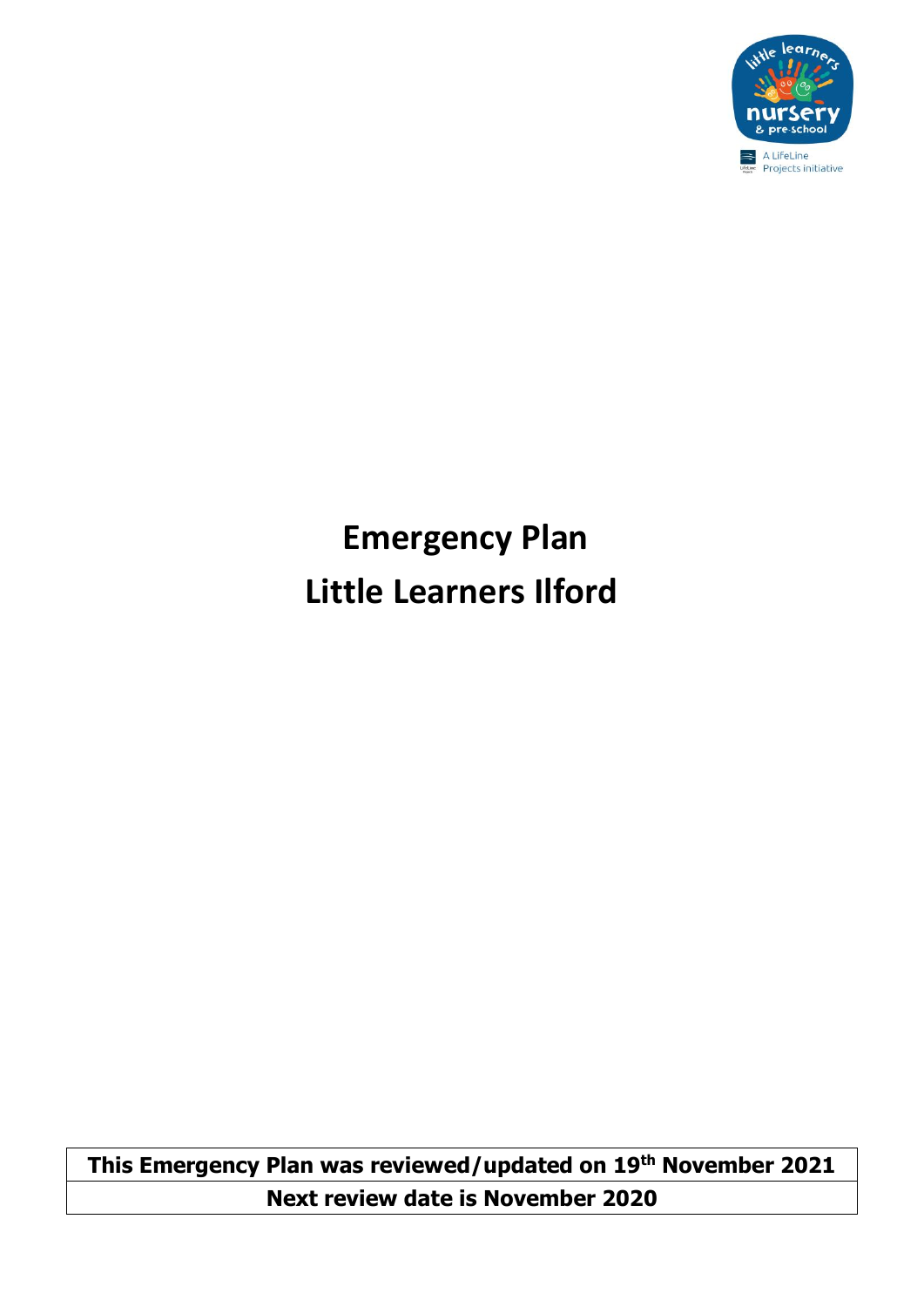| 1. Quick Reference Information                                                                   | Page 3 - 5                   |
|--------------------------------------------------------------------------------------------------|------------------------------|
| 2. Evacuation Plan                                                                               | Page 6                       |
| <b>3. Lockdown Procedures</b>                                                                    | <b>Page 7 - 8</b>            |
| 4. Emergency Communication Plan                                                                  | Page 9                       |
| 5. Parent/Carer Emergency Contact Details                                                        | Page 10                      |
| <b>6. Business Continuity Arrangements</b>                                                       | Page 11                      |
| <b>7. Post Incident Support</b>                                                                  | Page 12 - 13                 |
| 8. Rolecards                                                                                     | Pages 14 - 17                |
| 8.1 Manager's Rolecard<br>8.2 Key Worker/Practitioners Rolecard<br>8.3 Lead Fire Warden Rolecard | $14 - 15$<br><b>16</b><br>17 |
| <b>Appendix 1</b>                                                                                | Page 18                      |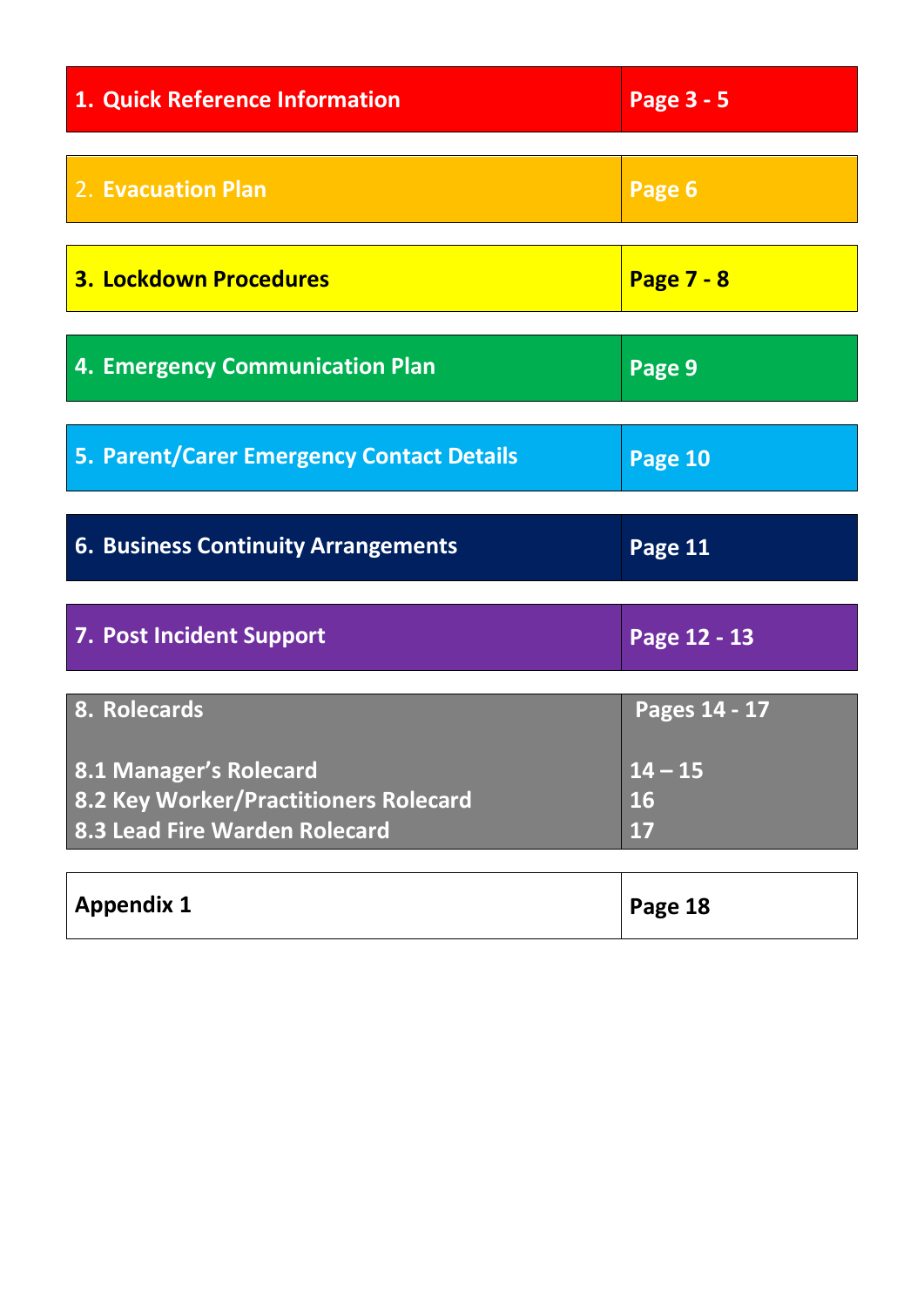# **1. Quick Reference Information**

| <b>Name CEO</b>                                | <b>Nathan Singleton</b>                                                                                                                                                                                                                                                                                                        |                                           |                                    |
|------------------------------------------------|--------------------------------------------------------------------------------------------------------------------------------------------------------------------------------------------------------------------------------------------------------------------------------------------------------------------------------|-------------------------------------------|------------------------------------|
| <b>Nursery address</b>                         |                                                                                                                                                                                                                                                                                                                                | 2 Axon Place, Ilford, Essex, IG1 1NL      |                                    |
| <b>Type of setting</b>                         |                                                                                                                                                                                                                                                                                                                                | <b>Day Nursery</b>                        |                                    |
| Age range accommodated                         |                                                                                                                                                                                                                                                                                                                                | 3 months to 5 years                       |                                    |
| Name of manager                                |                                                                                                                                                                                                                                                                                                                                | <b>Fatma Mbwana</b>                       |                                    |
| <b>Number of staff</b>                         |                                                                                                                                                                                                                                                                                                                                | 12 (includes 4 sessional staff)           |                                    |
| <b>Number of volunteer</b><br>helpers          | N/A                                                                                                                                                                                                                                                                                                                            |                                           |                                    |
| <b>Normal working hours</b>                    | 07.30 to 18.30                                                                                                                                                                                                                                                                                                                 |                                           |                                    |
| <b>Emergency Roles</b>                         | <b>Name</b>                                                                                                                                                                                                                                                                                                                    | <b>Emergency contact (i.e.</b><br>mobile) | <b>Notes</b><br>(e.g. First Aider) |
| <b>Manager</b>                                 | Fatma Mbwana                                                                                                                                                                                                                                                                                                                   | 07903 881642                              |                                    |
| <b>Deputy Manager(s)</b>                       | <b>Francesca Auger</b>                                                                                                                                                                                                                                                                                                         | N/A                                       |                                    |
| <b>Designated Media</b><br><b>Spokesperson</b> | <b>Nathan Singleton</b>                                                                                                                                                                                                                                                                                                        | 07813 315 385                             |                                    |
| <b>Grab Bag Location</b>                       | <b>Reception front desk</b>                                                                                                                                                                                                                                                                                                    |                                           |                                    |
| <b>Grab Bag Contents</b>                       | <b>Role cards</b><br><b>Emergency contact information (Emergency Plan)</b><br>Site plan for emergency services<br>Emergency mobile phone and charger plus emergency battery pack<br><b>First aid kit</b><br>A whistle<br>A loudhailer<br>Hi vis jackets<br><b>Thermal blankets or warm clothes</b><br><b>Nappies and Wipes</b> |                                           |                                    |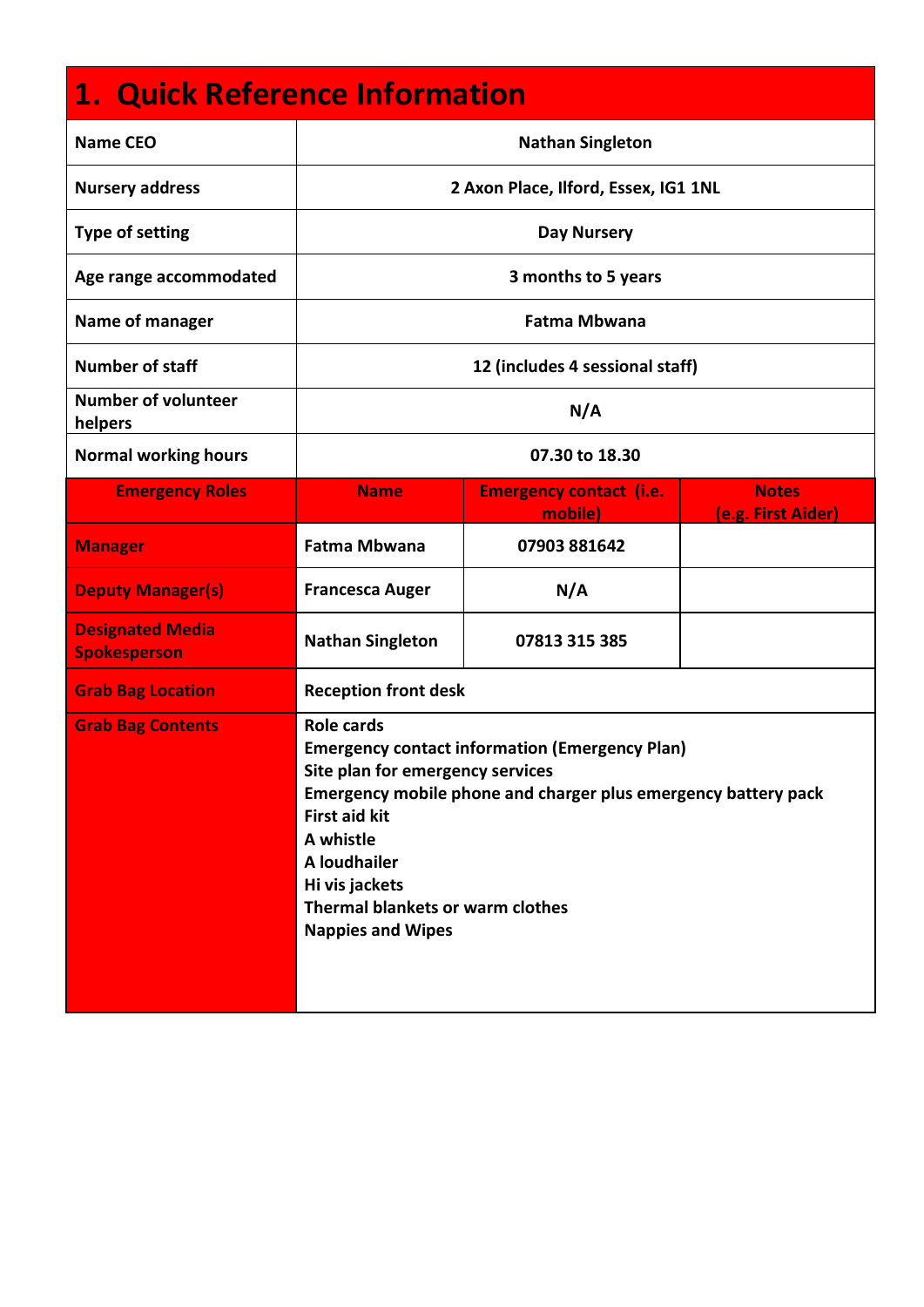|                                         | Notes:<br>Assembly point: In front of site in secure area |                                                                                                                       |
|-----------------------------------------|-----------------------------------------------------------|-----------------------------------------------------------------------------------------------------------------------|
| <b>Off-Site Evacuation</b>              | McDonald's<br>41<br>High Rd                               | Jug Approach<br>Redbridge Council<br>Lidl<br>Axon PI<br>The Free Test Company<br><b>High Rd</b><br>Subway  <br>$\Box$ |
| <b>Place of shelter</b>                 |                                                           | Foyer Area of the residential block next door                                                                         |
| <b>Distance on foot</b>                 |                                                           | 5 metres                                                                                                              |
| <b>Keyholder and phone</b><br>number    |                                                           | <b>Fatma Mbwana (Out of Hours)</b><br>07903 881642                                                                    |
|                                         | <b>Important Contacts</b>                                 |                                                                                                                       |
| <b>Emergency Reponse</b><br><b>Team</b> | <b>Nathan Singleton</b>                                   | 07813 315 385                                                                                                         |
| <b>Water Supplier</b>                   | <b>Essex &amp; Suffolk Water</b>                          | Emergency number 0345 717 1100                                                                                        |
| <b>Gas Supplier</b>                     | N/A                                                       |                                                                                                                       |
| <b>Electricity Supplier</b>             | <b>SSE</b>                                                | <b>Emergency number</b><br><b>UK Power Networks 0800 783 8838</b>                                                     |
| <b>Broadband Supplier</b>               | <b>Fluid Data</b>                                         | 0845 868 7848                                                                                                         |
| <b>Telephone Supplier</b>               | <b>BT</b>                                                 | (Fault line)<br>0800 800 154                                                                                          |
| <b>Maintenance</b>                      | In-house:                                                 |                                                                                                                       |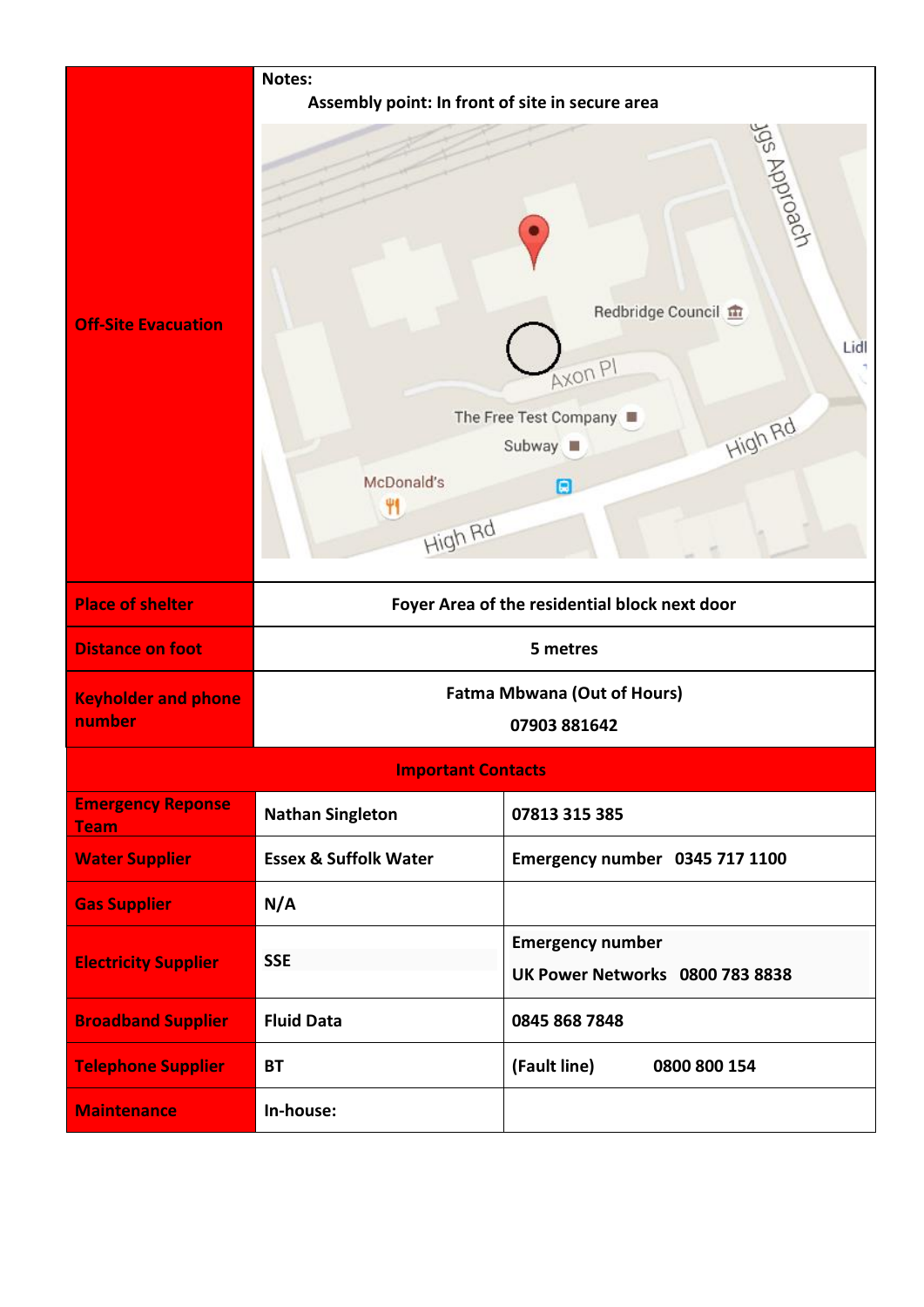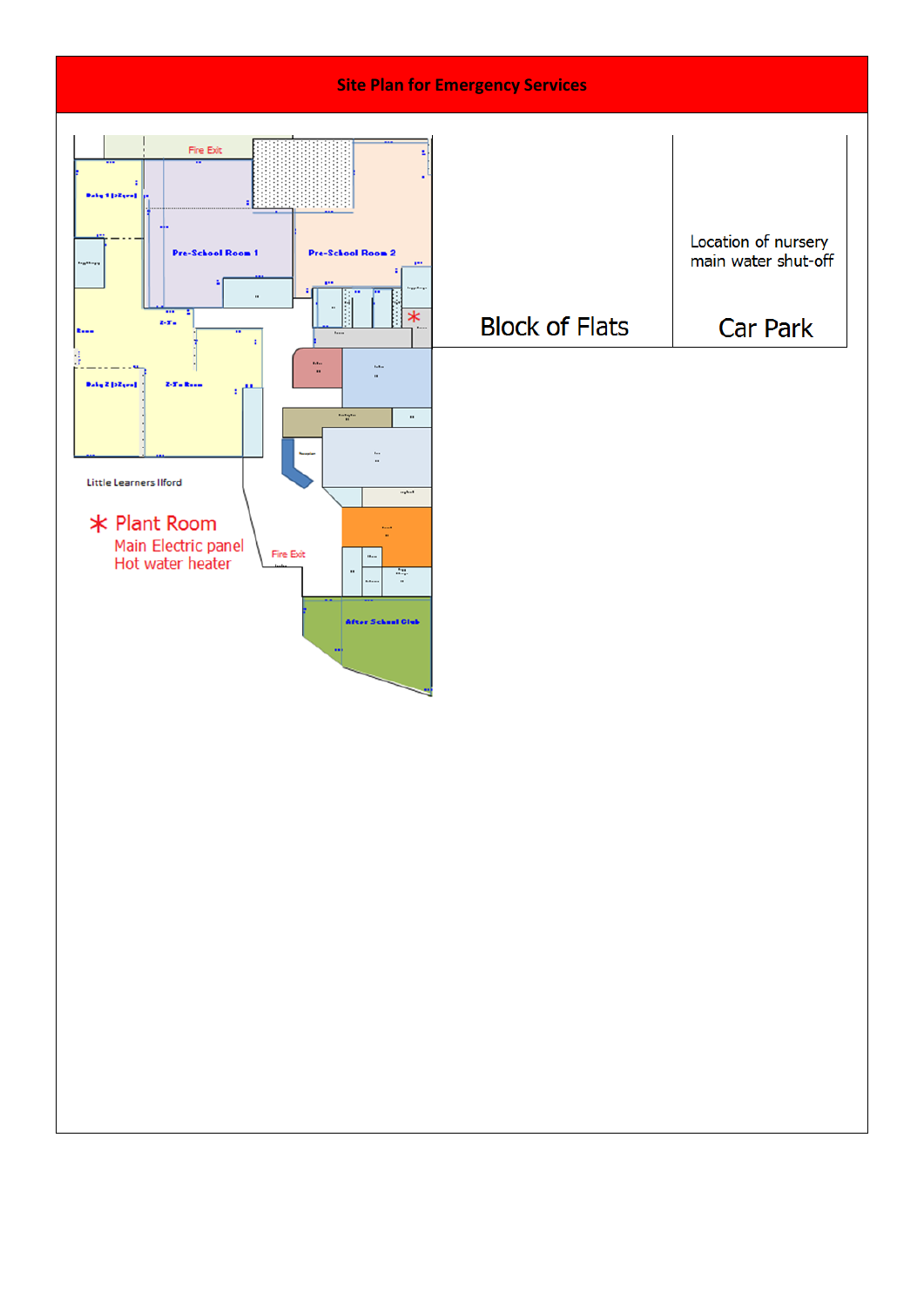### **2. Evacuation Plan**

#### **The Evacuation Procedure**

The signal to evacuate the building will consist of activation of the fire alarm system. On hearing the signal:

- a. The site evacuation will be commenced and a nominated Fire Warden will collect the grab bag from the hall and proceed to the Evacuation Assembly Point situated **by the side of Centreway apartments by the benches.**
- b. Children are evacuated from each room calmly between staff members (one leading and one at the end of the line); this enables staff to confirm the room is empty when they leave. Staff will head count on the way.
- c. Staff must not stop to collect personal belongings.
- d. Children and staff will make their way to the nearest fire exit and then move to Evacuation Assembly Point situated **by the side of Centreway apartments by the benches.**
- e. The Manager will supervise the orderly evacuation of the children and ensure the building's room are being 'swept' to be certain no staff, visitor or child remains behind.
- f. In the event of a fire, and staff and children not being able to safely exit the building, staff must find a room as far from the fire as possible and shut all doors and windows where possible and await the fire services.
- g. The **Lead Fire Warden** will check that registers and visitor signing-in records are reconciled.
- h. Confirmation of full evacuation will be communicated to the **Lead Fire Warden** at the assembly point. This can then be communicated to the emergency services on their arrival.
- i. The Manager or designated member of staff will contact the emergency services and provide a phone number for return calls. Emergency services must be alerted if any person is missing.
- j. If the site evacuation is not a planned drill and the emergency services attend the site, the Manager, at an appropriate time, will allow personal calls to be made by staff to their next of kin.
- k. The Manager or delegated member of staff will contact parents to report the incident and inform them of the offsite evacuation arrangements.
- l. The Manager or delegated member of staff will contact parents to request collection of the children at the earliest possible opportunity. The Manager will advise parents of where to collect their children.
- m. The Manager will identify those children who are unable to be collected immediately due to the parents having travel problems/restrictions.
- n. In consultation with the emergency services, the Manager or delegated member of staff will supervise the transfer of children to the designated place of shelter. The Manager will advise parents of where to collect their children.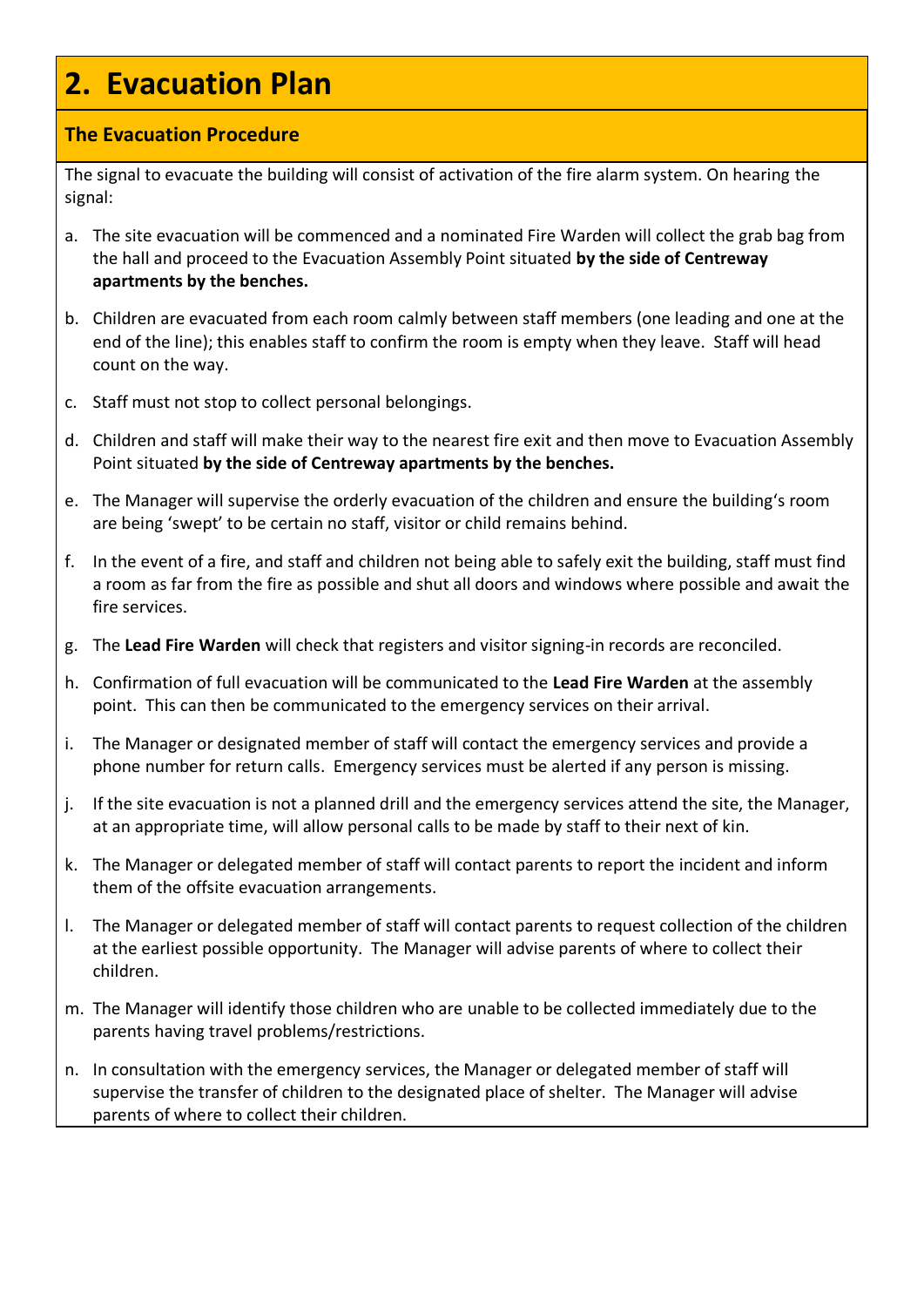### **3. Lockdown Procedures**

'Lockdown' of premises can either be **full** or **partial** depending upon the nature and severity of the perceived risk. The following scenarios could lead to the initiation of lock down procedures:

- Airborne hazard (e.g. smoke plume, gas cloud) **partial lockdown**
- An incident in the community that is not of immediate danger but has the potential to develop into a tangible threat.(e.g. loose dog, civil disturbance) - **partial lockdown**
- A suspicious person in close vicinity of the premises who presents an immediate danger to children and staff (e.g. carrying a firearm) - **full lockdown**

| <b>Important Information</b>       |                                                             |
|------------------------------------|-------------------------------------------------------------|
| <b>Manager</b>                     | <b>Fatma Mbwana</b>                                         |
| Signal for partial lockdown        | <b>Face to Face conversation</b>                            |
| Signal for full lockdown           | <b>Face to Face conversation</b>                            |
| <b>Signal for all-clear</b>        | Face to Face communication with manager or person in charge |
| Designated area for lockdown drill | <b>Fire Assembly point</b>                                  |

#### **Partial Lockdown Procedure**

On notification of an incident or suspicious occurrence in the vicinity:

- a. The manager will communicate the partial lockdown activation to each room. Notification to trigger a partial lockdown could be received from the Police, or from a vigilant member of the community (e.g. a local resident informing the Nursery of a major fire in the vicinity).
- b. All staff and children are kept safely within the building.
- c. All external windows and doors are safely locked.
- d. Open up a channel of communication with emergency services and act on their instructions.
- e. Open up discreet communication between all staff in case the situation quickly escalates.
- f. Dependent upon circumstances, phone calls will be made to parents to provide a reassuring update. A request that children are **not** collected will be communicated.
- g. On notification that the risk has abated, the **Manager** will communicate the 'all clear' code word*.*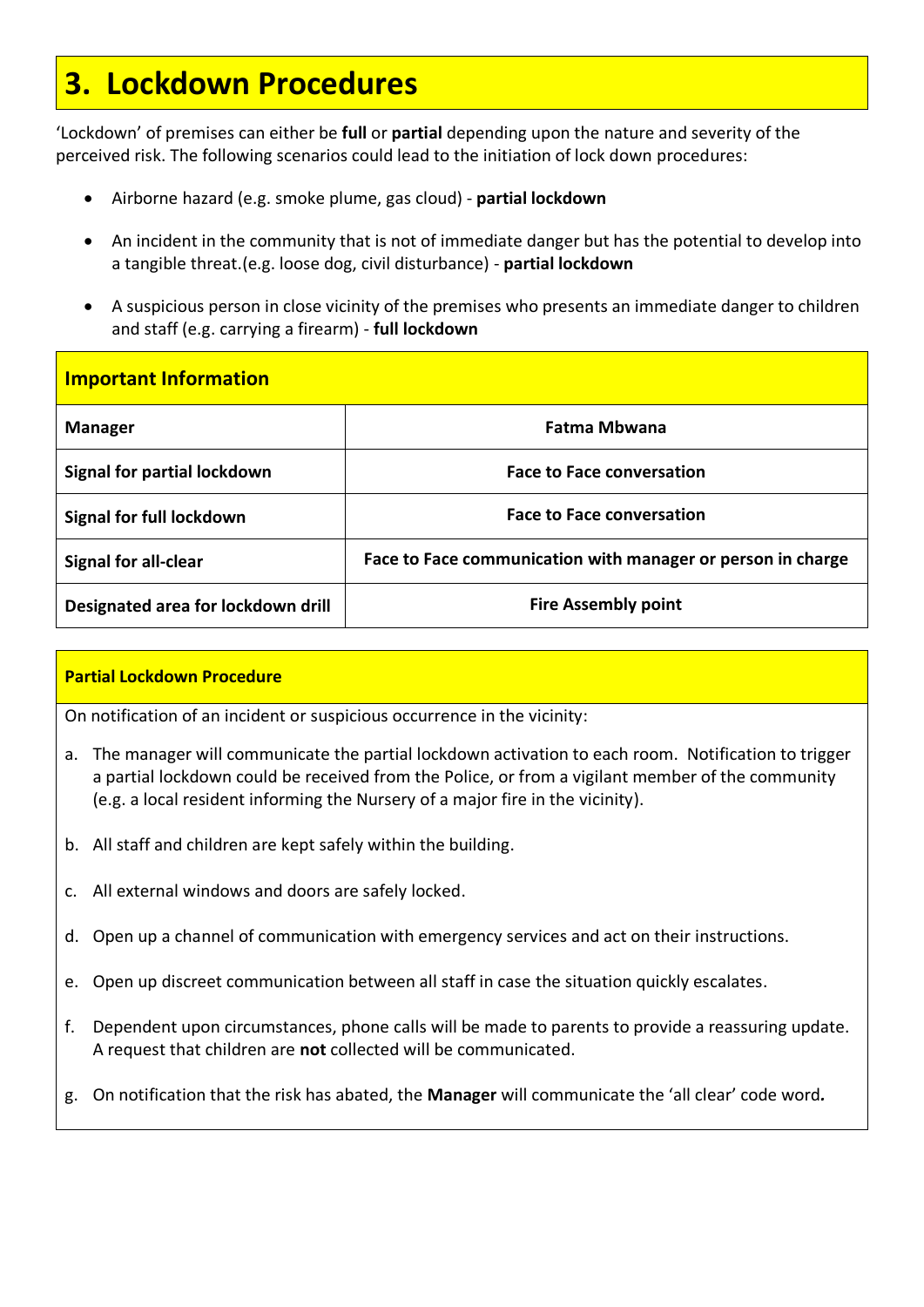#### **Full Lockdown Procedure**

On notification of a suspicious person in close vicinity of the premises the **Manager***,* will:

- a. Sound the signal for a full lockdown. Notification could be received from the Police, or from a vigilant member of the community.
- b. Direct staff to take children to our designated lockdown area and follow the lockdown drill.
- c. Ensure all external windows and doors are safely locked.
- d. Manager to open up a channel of communication with emergency services and act on their instructions.
- e. At a time that is convenient, the manager is to allow staff to contact their next of kin to reassure them the incident is under control and they are fine.
- f. Open up discreet communication between all staff to provide updates and further instructions
- g. Dependent upon circumstances, communicate a reassuring update to parents but request that children are **not** collected. Promise to provide regular updates.

#### **Local Emergency Services**

| <b>Service</b>                         | <b>Location</b>                                    | <b>Telephone</b>                     |
|----------------------------------------|----------------------------------------------------|--------------------------------------|
| Police                                 | Emergencies                                        | 999                                  |
|                                        | All stations                                       | 101 national non-emergency<br>number |
| Ambulance                              | Emergencies                                        | 999                                  |
| Fire                                   | Emergencies                                        | 999                                  |
|                                        | Borough Commander Redbridge: Steve<br><b>Brown</b> | 020 8555 1200 x 35721                |
| Floodline                              | Environmental agency                               | 0345 988 1188                        |
| <b>NHS Hospital (King</b><br>George's) | Chadwell Heath/Ilford                              | 0330 400 4333                        |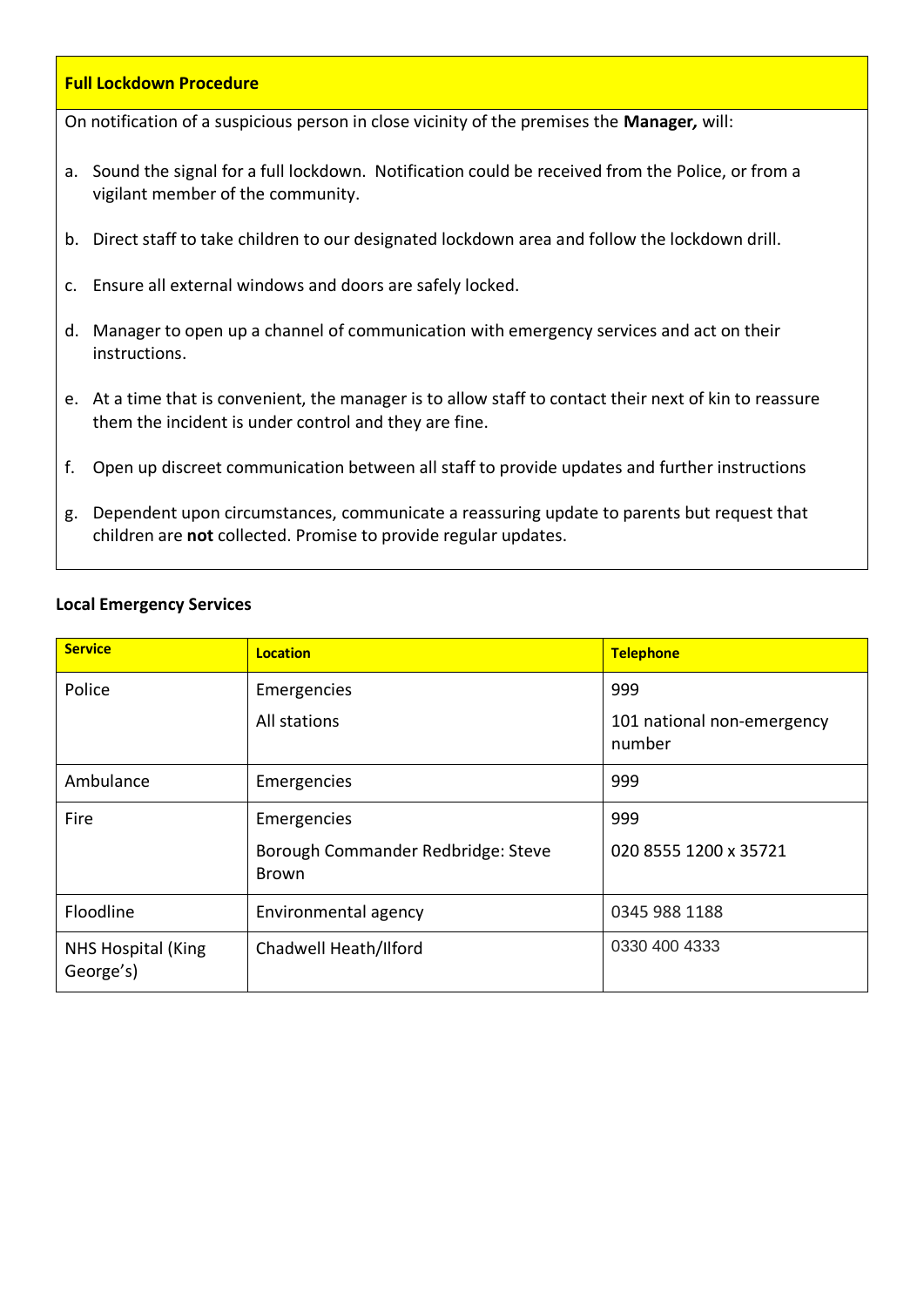### **4. Emergency Communication Plan**

#### **Call (Control Centre)**

In the event that usual office arrangements are unavailable, a temporary office will be established at **LifeLine House 0208 597 2900.** Staff at LifeLine House will print out a copy of the active parents contact details from Kindersoft.

Nursery Managers are responsible for ensuring the list is up to date, with correct emergency contact details and correct children attendance information.

#### **Phone Lines**

In the event of an evacuation, it will not be possible to access our regular landline. The following phones will be available for outgoing calls:

| <b>Phone allocated to:</b> | <b>Phone No.</b> |
|----------------------------|------------------|
| Fatma Mbwana               | 07903881642      |

**NOTE: Emergency company mobiles are to be kept charged and ready for use, chargers and emergency battery packs are to be included in the grab bag.**

#### **Contacting Parents**

In the event that partial or full lockdown procedures are implemented, the manager will decide if the parents are to be contacted by phone or text.

Where parents are to be contacted, an allocated member of staff will make the calls. In order to complete the calls as quickly as possible, staff at LifeLine House can assist in making calls.

**See appendix 1 for recommended script.**

#### **Contacting Staff**

The emergency company mobiles are to have all current staff numbers and their emergency contact numbers stored securely on the device or the numbers must be accessible from an on-line location.

In the case of a full lockdown due to a suspected terrorist incident, a local disaster or civil unrest, staff are to be contacted and advised not to risk travelling to the nursery.

#### **Dealing with the Media**

Some incidents may attract media attention. Where emergency services are involved it is likely that an emergency services spokesperson will liaise with the media regarding the actual incident.

Little Learners staff **are not** permitted to speak directly to the media and any enquiries by the media must be directed to the **CEO, Nathan Singleton, who is the Designated Media Spokesperson**. Nathan Singleton can be contacted on **0208 597 2900 (office)** or **07813 315 385 (mobile).**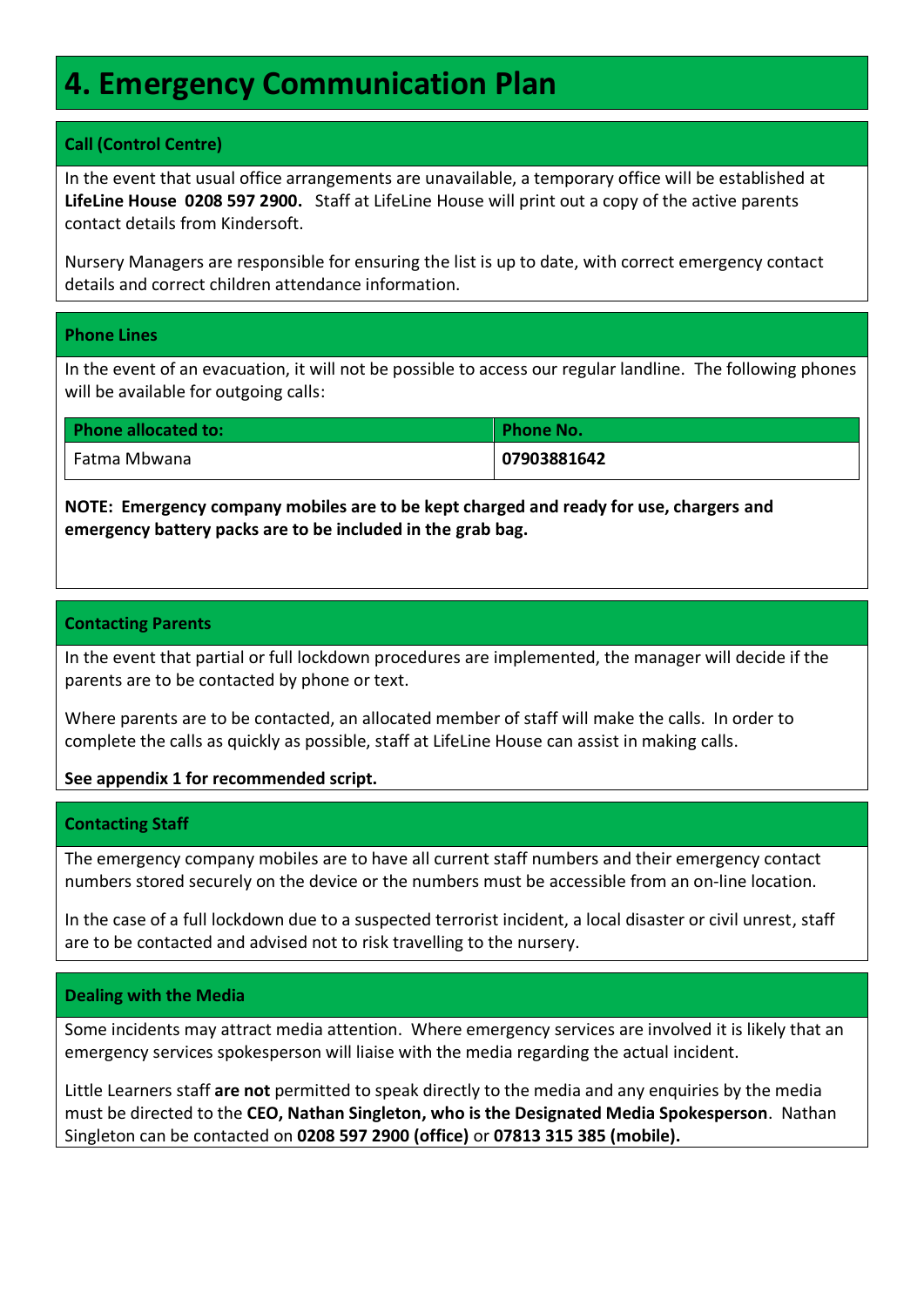# **5. Parents/Carers Emergency Contract Details**

|                     | <b>Emergency Contact 1</b> |                                                                                    | <b>Emergency Contact 2</b> |             |                  |              |
|---------------------|----------------------------|------------------------------------------------------------------------------------|----------------------------|-------------|------------------|--------------|
| <b>Child's Name</b> | <b>Name</b>                | <b>Phone No.</b>                                                                   | Relationship               | <b>Name</b> | <b>Phone No.</b> | Relationship |
|                     |                            |                                                                                    |                            |             |                  |              |
|                     |                            |                                                                                    |                            |             |                  |              |
|                     |                            |                                                                                    |                            |             |                  |              |
|                     |                            |                                                                                    |                            |             |                  |              |
|                     |                            |                                                                                    |                            |             |                  |              |
|                     |                            |                                                                                    |                            |             |                  |              |
|                     |                            | All contact details will be reported from Kindersoft on a week<br>commencing basis |                            |             |                  |              |
|                     |                            |                                                                                    |                            |             |                  |              |
|                     |                            |                                                                                    |                            |             |                  |              |
|                     |                            |                                                                                    |                            |             |                  |              |
|                     |                            |                                                                                    |                            |             |                  |              |
|                     |                            |                                                                                    |                            |             |                  |              |
|                     |                            |                                                                                    |                            |             |                  |              |
|                     |                            |                                                                                    |                            |             |                  |              |
|                     |                            |                                                                                    |                            |             |                  |              |
|                     |                            |                                                                                    |                            |             |                  |              |
|                     |                            |                                                                                    |                            |             |                  |              |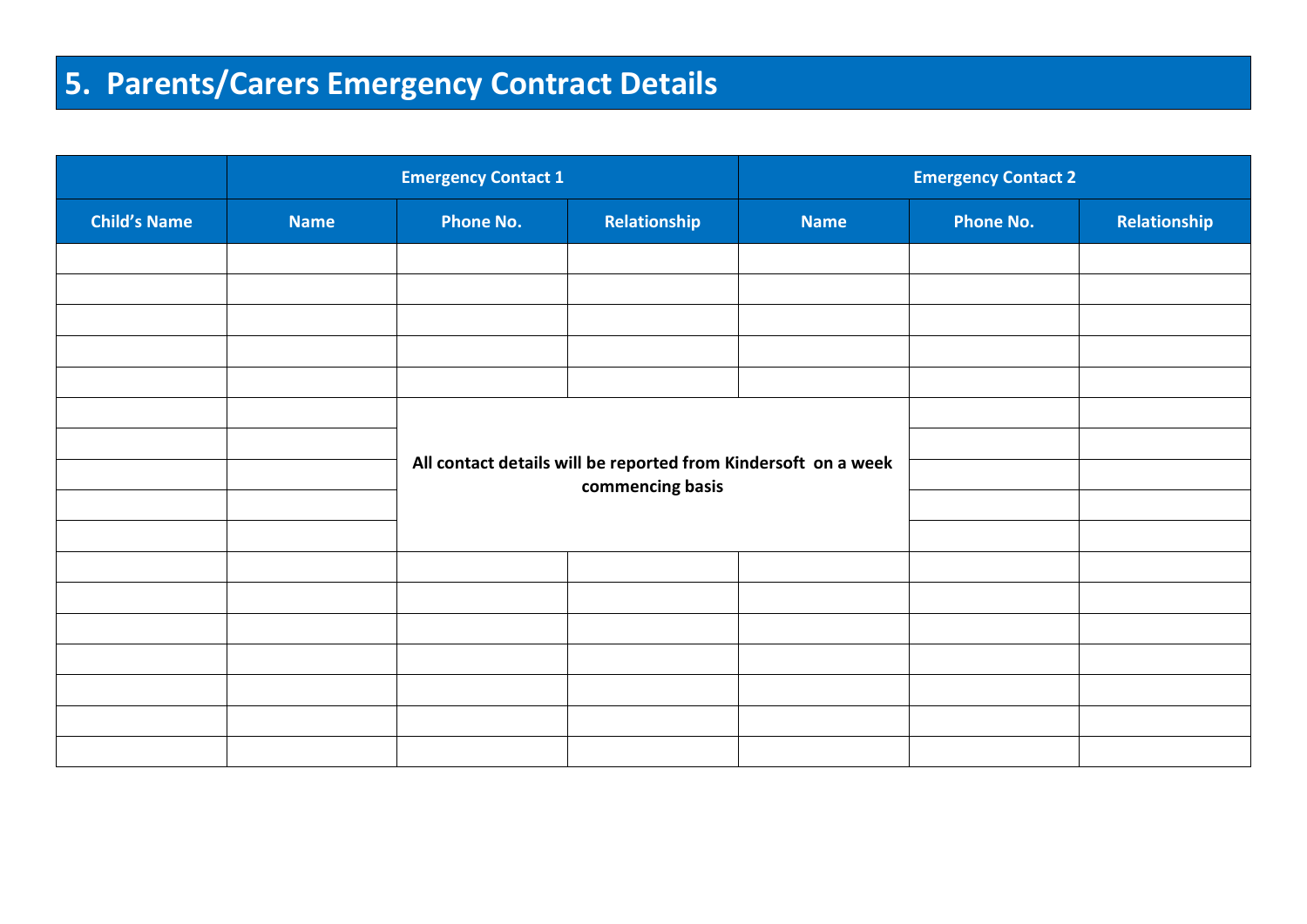### **6. Business Continuity Arrangements**

In the event that our premises are destroyed or badly damaged by fire, it is vitally important to continue being able to access critical information. The table below identifies where information is usually stored and where/how that information is backed up for access in the recovery period following an emergency.

| <b>Type of record</b>        | Paper /<br>electronic? | <b>Where stored</b>             | $Back-up$ measures                 |
|------------------------------|------------------------|---------------------------------|------------------------------------|
| <b>Insurance</b>             | <b>Both</b>            | Paper records are held          | S:\Corporate                       |
| documentation                |                        | securely at LLH.                | Services\Insurance                 |
| <b>Financial information</b> | <b>Both</b>            | LifeLine House                  | Sage Line 50 stores records of all |
|                              |                        | <b>LCP Server</b>               | financial transactions. All data   |
|                              |                        |                                 | on this system is backed up to     |
|                              |                        |                                 | an external secure server daily.   |
| <b>Medical information</b>   | Paper                  | Found in children's files that  |                                    |
|                              |                        | are stored in a lockable filing |                                    |
|                              |                        | cabinet in the staff office     |                                    |
| <b>Contact information</b>   | Paper                  | Kindersoft                      | Kindersoft                         |
|                              |                        | <b>LCP Server</b>               | <b>LCP Server</b>                  |
| <b>LCP Server</b>            | Electronic             | A mirror server system is in    | As a failsafe, LifeLine Projects   |
|                              |                        | place, this creates a shadow    | has a backup tape system this      |
|                              |                        | copy of all server data every   | retains a copy of server data      |
|                              |                        | 4 hours                         | overnight which is held off site   |

**In the event that it is not possible to continue using our premises (fire, heating failure, loss of utility etc) we will arrange to use an alternative venue.**

| <b>Arrangement for temporary accommodation</b>             |  |  |
|------------------------------------------------------------|--|--|
| <b>Basic Information</b><br>(organisation, address<br>etc) |  |  |
| <b>Contact Name + Phone</b><br>no.                         |  |  |
| Other details                                              |  |  |

**In the event that a number of staff are unable to work on a given day (e.g. travel problems, pandemic etc) the following chart details personnel who are on standby either as short-term voluntary cover or additional employees.**

| Staff on standby:       |                        |  |  |
|-------------------------|------------------------|--|--|
| <b>Name</b>             | <b>Contact Details</b> |  |  |
| <b>Becca Clements</b>   | 07388 376 719          |  |  |
| <b>Nathan Singleton</b> | 07813 315 385          |  |  |
| <b>Julia Ward</b>       | 07843 156 288          |  |  |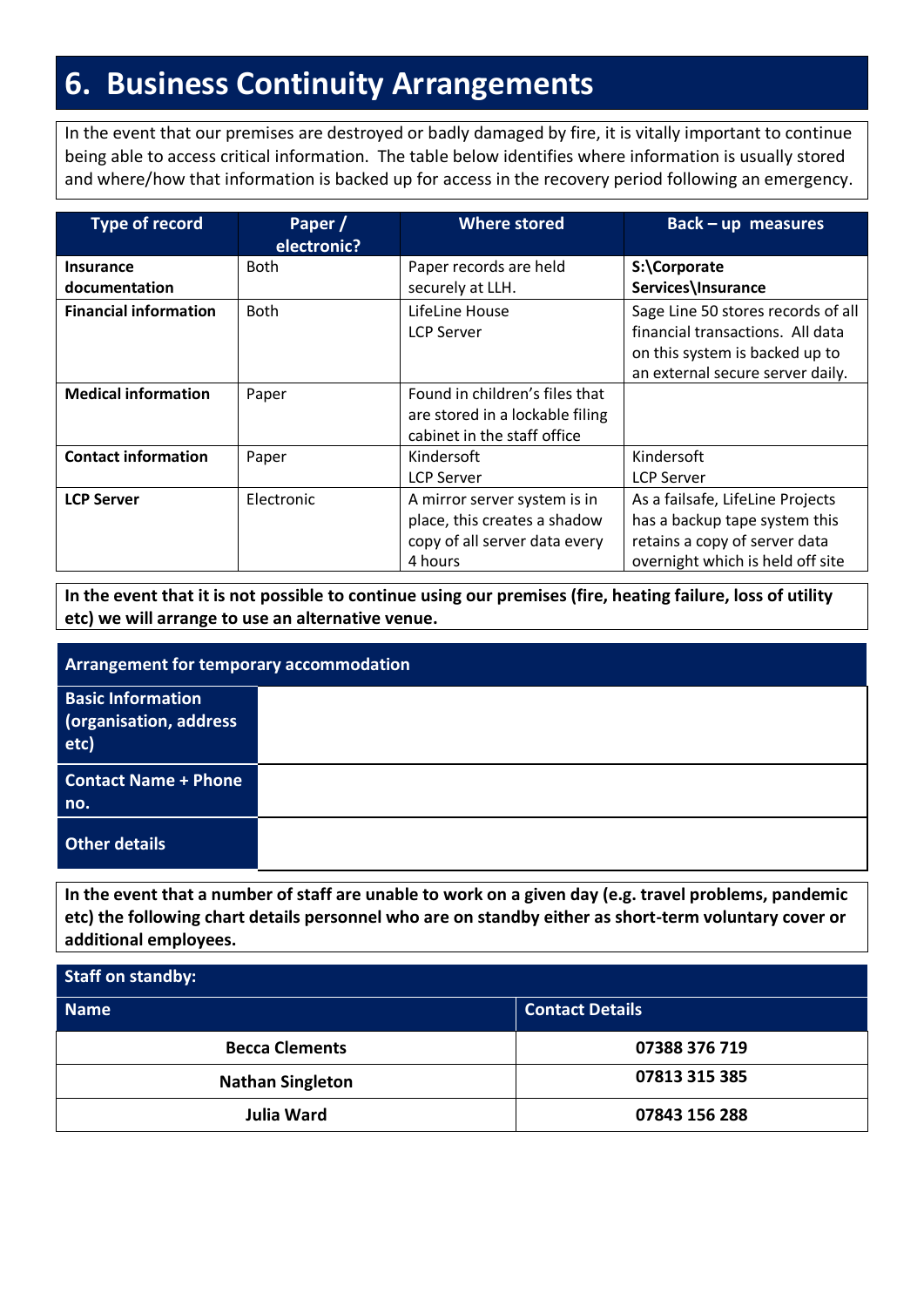# **7. Post Incident Support**

**The long term effects of a death in the pre-school community or of the trauma resulting from a major incident such as a fire, must not be underestimated. The tables below provide a list of possible strategies to be used as part of the recovery process following a death or critical incident. The exact sequence of interventions will be dependent upon the nature of the incident, the person affected and the resources available.**

| <b>Post Incident Support Strategies</b>                                                                                                                                                      | Tick / date actioned |
|----------------------------------------------------------------------------------------------------------------------------------------------------------------------------------------------|----------------------|
| Monitor children and staff who may be particularly affected by the incident.                                                                                                                 |                      |
| Ensure that staff are aware of this strategy.                                                                                                                                                |                      |
| Offer children and staff the opportunity for psychological support and<br>counselling.                                                                                                       |                      |
| Ensure staff and parents know that support is available and arrange access to<br>these services as necessary.                                                                                |                      |
| Provide opportunities for children to discuss their experiences.                                                                                                                             |                      |
| Do not discourage children from talking about their experiences.                                                                                                                             |                      |
| Arrange for a member of staff to visit those affected (at home or at hospital).                                                                                                              |                      |
| NB: Ask for consent from parents / carers before doing this.                                                                                                                                 |                      |
| Make arrangements to express sympathy to those who have been hurt.                                                                                                                           |                      |
| Send a letter to parents / carers with information on:                                                                                                                                       |                      |
| The nature of the incident<br>Arrangements for support                                                                                                                                       |                      |
| Who to contact if they would like additional support.                                                                                                                                        |                      |
| Maintain regular contact with parents / carers if a child has been injured.                                                                                                                  |                      |
| Do not make public any sensitive / confidential information about individuals<br>unless consent has been given by parents / carers.                                                          |                      |
| Refer all media requests to the Communications Manager.                                                                                                                                      |                      |
| Consider organising an event for parents / carers to discuss any issues or<br>concerns they might have.                                                                                      |                      |
| Request support from educational professionals trained in psychological<br>debriefing, critical incident stress debriefing, bereavement counselling and<br>trauma management if appropriate. |                      |
| Plan appropriate support for staff to enable them to cope with any questions or<br>discussions children might have about the incident.                                                       |                      |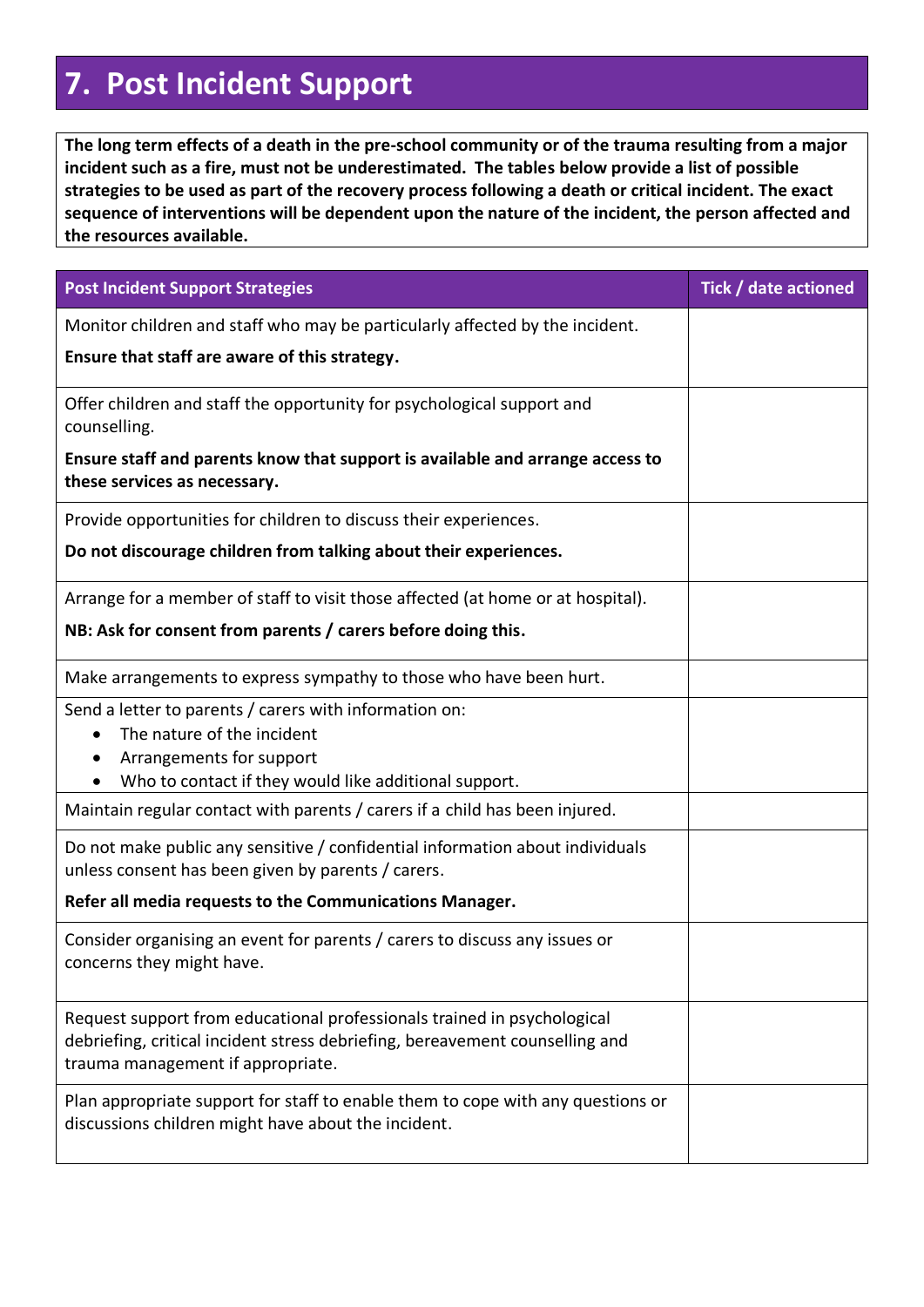# **7.1 Post Incident Support (Death of Child)**

| <b>Post Incident Support Strategies</b>                                                                                                                                                                                                                   | Tick / date actioned |
|-----------------------------------------------------------------------------------------------------------------------------------------------------------------------------------------------------------------------------------------------------------|----------------------|
| Monitor children and staff who may be particularly affected by the death.                                                                                                                                                                                 |                      |
| Ensure that staff are aware of this strategy.                                                                                                                                                                                                             |                      |
| Offer children and staff the opportunity for psychological support and<br>counselling.                                                                                                                                                                    |                      |
| Ensure staff and parents know that support is available and arrange access to<br>these services as necessary.                                                                                                                                             |                      |
| Provide opportunities for children to discuss their experiences.                                                                                                                                                                                          |                      |
| Do not discourage children from talking about their experiences.                                                                                                                                                                                          |                      |
| If a child s observed as being affected by the loss, consider sending a letter to<br>parents / carers with information on:<br>The nature of the incident<br>$\bullet$<br>Arrangements for support<br>Who to contact if they would like additional support |                      |
| Maintain regular contact with parents / carers.                                                                                                                                                                                                           |                      |
| Request support from educational professionals trained in psychological<br>debriefing, critical incident stress debriefing, bereavement counselling and<br>trauma management if appropriate.                                                              |                      |
| Plan appropriate support for staff to enable them to cope with any questions or<br>discussions children might have about the incident.                                                                                                                    |                      |
| Consult with the family regarding funeral arrangements and action as<br>appropriate (e.g. representative attends funeral)                                                                                                                                 |                      |
| Consult with the family regarding a suitable memorial (e.g. garden, bench, tree,<br>book of condolence etc.)                                                                                                                                              |                      |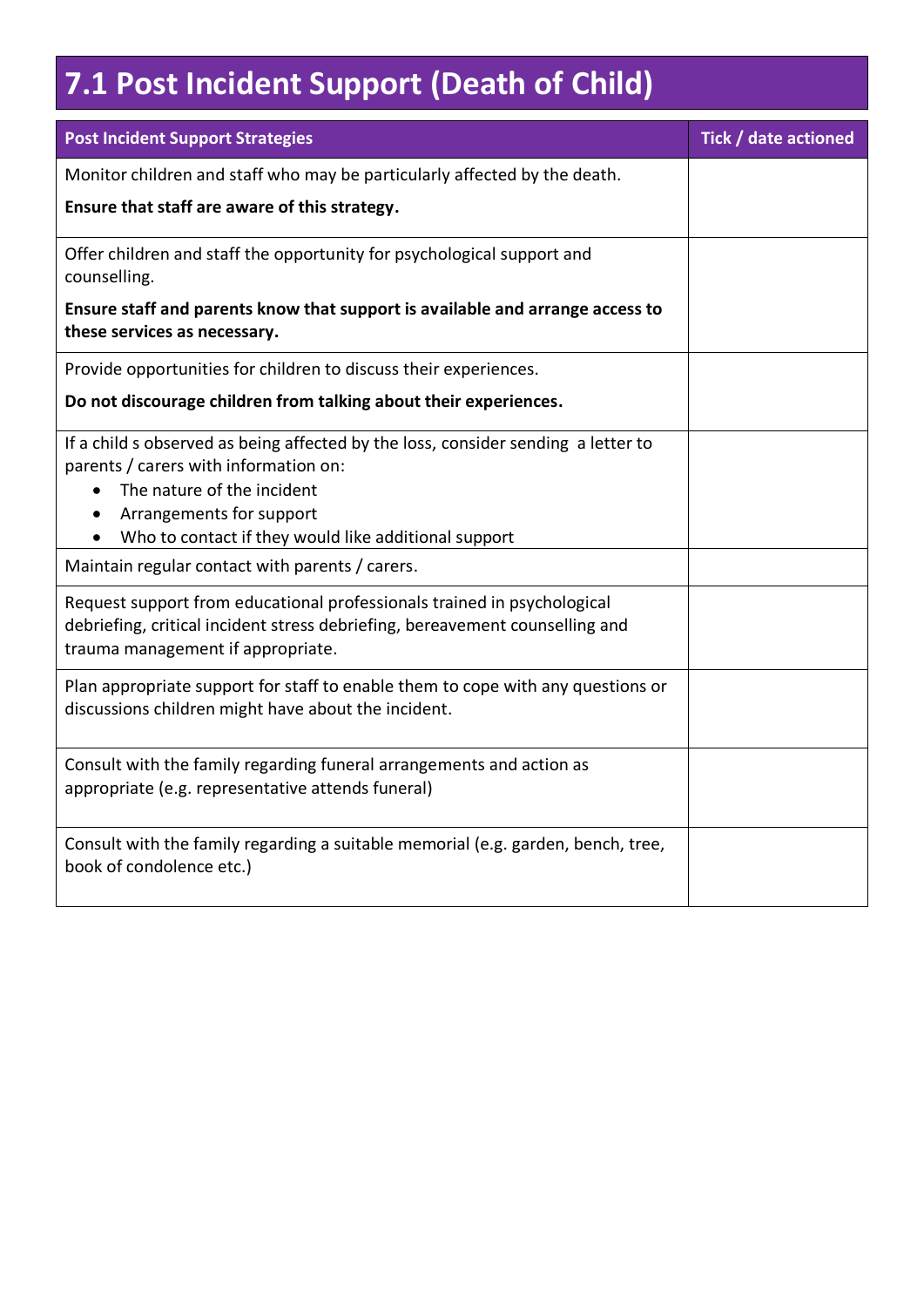# **8. Rolecards**

# **8.1 Manager's Rolecard**

**The MANAGER is responsible for:**

- **Liaising with emergency services.**
- **Ensuring all staff, children and visitors are safely evacuated.**
- **Ensuring all staff are following procedures laid down in the Emergency Plan.**

| V | <b>Evacuation</b>                                                                                                                                                                                                                                                                                      |
|---|--------------------------------------------------------------------------------------------------------------------------------------------------------------------------------------------------------------------------------------------------------------------------------------------------------|
|   | On hearing the alarm, stay calm and establish the nature of the emergency.                                                                                                                                                                                                                             |
|   | Put on your hi-vis jacket and make sure that all staff have commenced evacuation procedures.                                                                                                                                                                                                           |
|   | Contact emergency services giving as much information as possible regarding the incident and any<br>issues the emergency services may encounter accessing the site.                                                                                                                                    |
|   | Ensure a final sweep of the building has taken place.                                                                                                                                                                                                                                                  |
|   | Collect the daily register and signing-in book and take them to the evacuation meeting point.                                                                                                                                                                                                          |
|   | Exit the building and liaise with the Fire Warden at the Evacuation Assembly Point.                                                                                                                                                                                                                    |
|   | Establish that all children, staff and visitors are accounted for.                                                                                                                                                                                                                                     |
|   | If not a drill, initiate your Emergency Plan and ensure parents are updated as appropriate (i.e. if the<br>site has been evacuated arrange for parents to collect their child as soon as possible from the<br>shelter point.                                                                           |
|   | Liaise with emergency services. Provide them with a site plan showing isolation valves and<br>switches. Provide them with any further information on request.                                                                                                                                          |
|   | If children are to be collected, identify those children who are unable to be collected immediately<br>and make temporary arrangements for their supervision.                                                                                                                                          |
|   | If it is necessary to evacuate the immediate vicinity due to an ongoing threat or a danger (e.g. gas<br>leak) the emergency services will arrange for a place of safety for the children. This location must<br>be communicated to parents and arrangements made for the collection of their children. |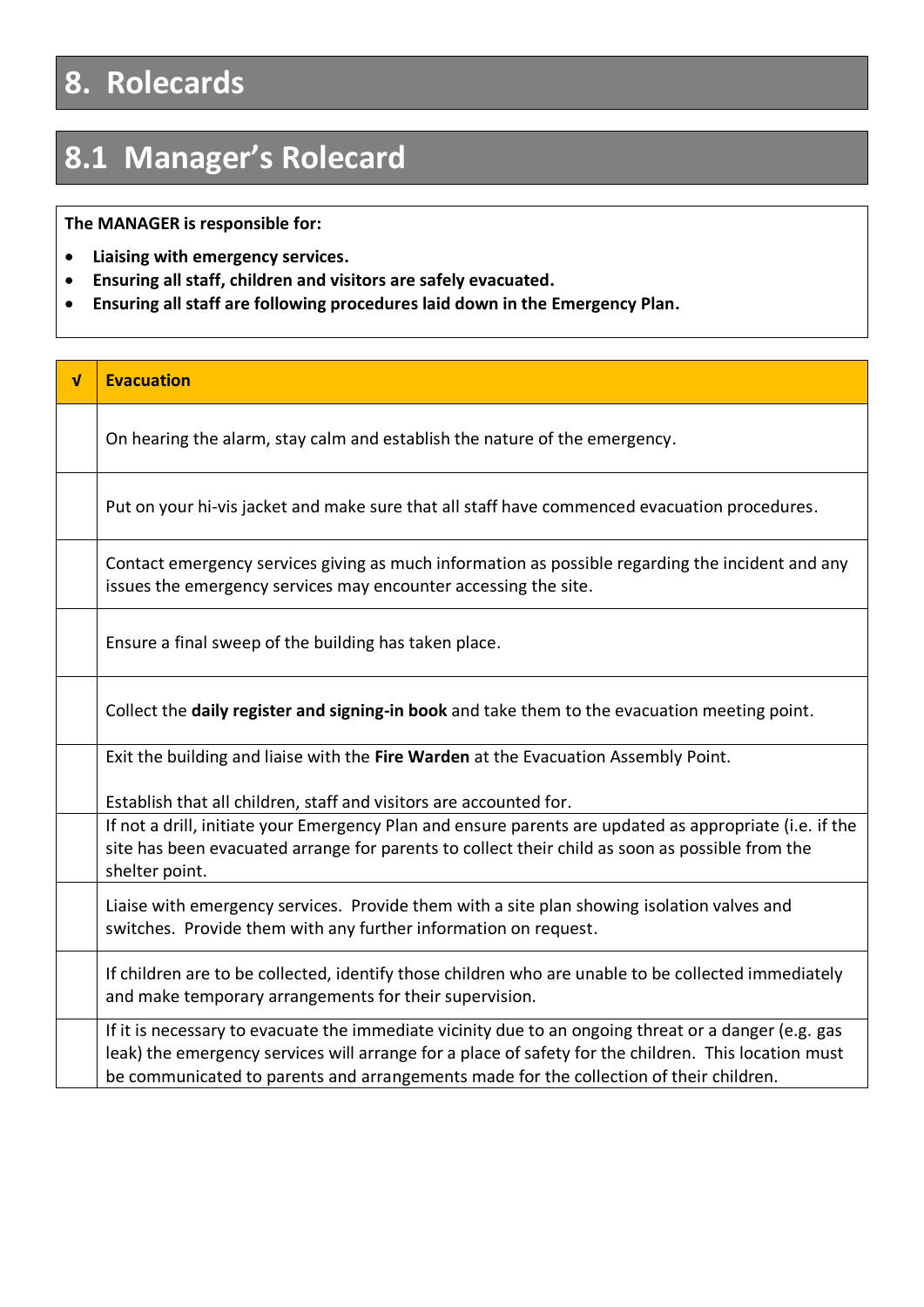| $\sqrt{ }$ | <b>Lockdown (partial)</b>                                                                                                                                                                                                          |
|------------|------------------------------------------------------------------------------------------------------------------------------------------------------------------------------------------------------------------------------------|
|            | On notification of an incident or suspicious occurrence in the near vicinity, prepare to initiate lock<br>down procedures.                                                                                                         |
|            | Communicate the signal for a <b>partial lockdown.</b>                                                                                                                                                                              |
|            | Ensure all staff and children are safely within the building.                                                                                                                                                                      |
|            | Ensure all external windows and doors are safely locked.                                                                                                                                                                           |
|            | Open up a channel of communication with emergency services and act on their instructions.                                                                                                                                          |
|            | Open up discreet communication between all staff in case situation quickly escalates.                                                                                                                                              |
|            | The manager will decide if the situation warrants parents to be contacted to reassure them the<br>situation is under control and there is no need to collect their children. Provide reassuring updates<br>to parents if required. |
|            | When it is clear that the threat has subsided, the manager will communicate the all clear.                                                                                                                                         |

| $\overline{\mathsf{v}}$ | Lockdown (full)                                                                                                                                                                                                                    |
|-------------------------|------------------------------------------------------------------------------------------------------------------------------------------------------------------------------------------------------------------------------------|
|                         | On notification of a suspicious person in close vicinity of the premises, the Manager will prepare to<br>initiate full lockdown procedures.                                                                                        |
|                         | The full lockdown will be communicated by the manager face to face with each room leader.                                                                                                                                          |
|                         | Ensure all external windows and doors to be safely locked.                                                                                                                                                                         |
|                         | Open up a channel of communication with emergency services and act on their instructions.                                                                                                                                          |
|                         | Open up discreet communication between all staff in case situation quickly escalates.                                                                                                                                              |
|                         | The manager will decide if the situation warrants parents to be contacted to reassure them the<br>situation is under control and there is no need to collect their children. Provide reassuring updates<br>to parents if required. |
|                         | When it is clear that the threat has subsided, the manager will commutate the all clear.                                                                                                                                           |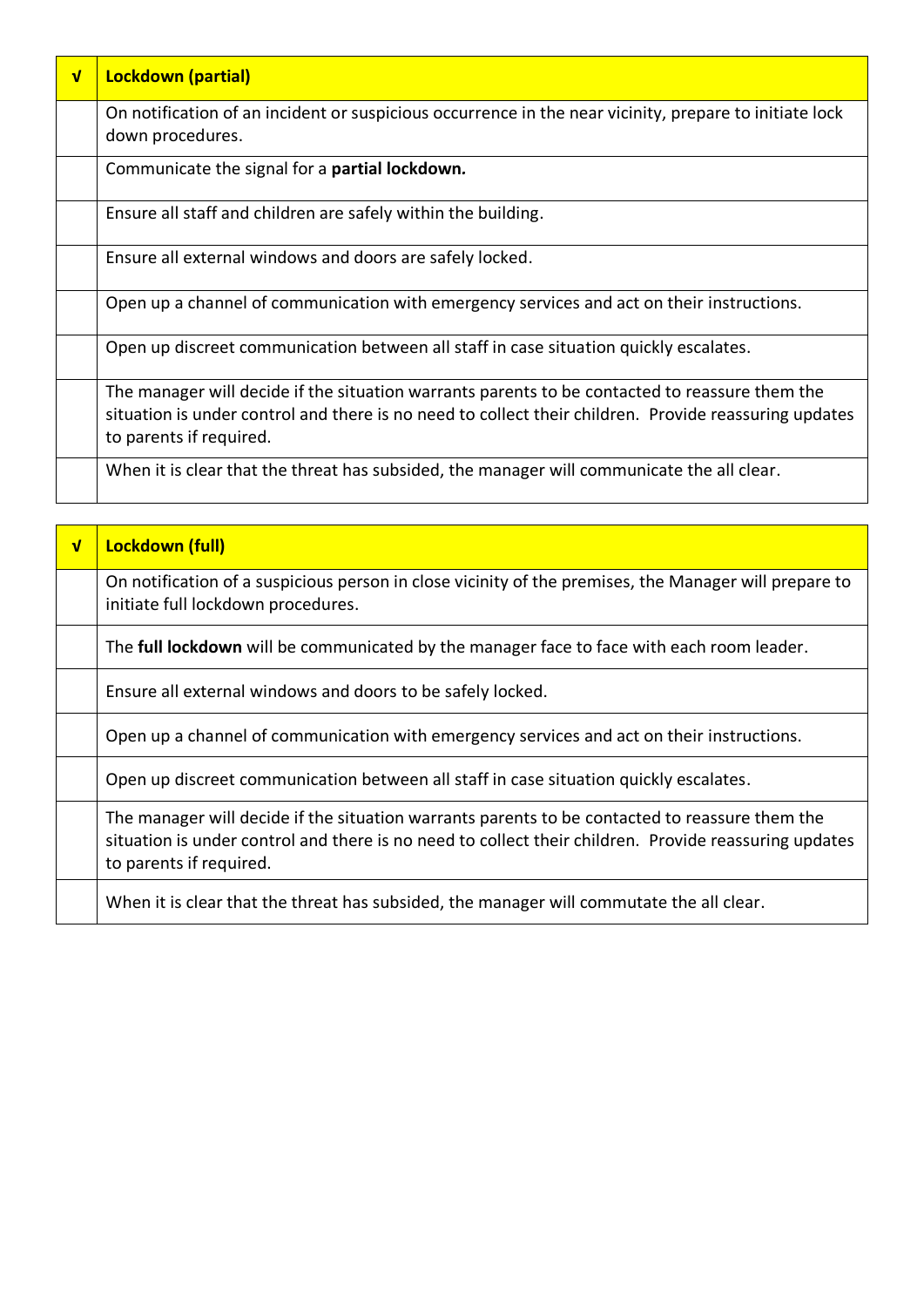# **8.2 Key Worker /Practitioners Rolecard**

**Key workers are responsible for named children. In the event of an evacuation or a lockdown (full or partial), they will act upon the direct instruction of either the Nursery Manager or the Lead Fire Warden.**

| $\mathbf{v}$ | <b>Evacuation</b>                                                                                                                                                                               |
|--------------|-------------------------------------------------------------------------------------------------------------------------------------------------------------------------------------------------|
|              | On hearing the alarm, stay calm.                                                                                                                                                                |
|              | Assemble the children under your care and ensure that everyone is accounted for.                                                                                                                |
|              | Lead children (and any visitors) out of the building via the designated evacuation route to the<br><b>Evacuation Assembly Point.</b>                                                            |
|              | Ensure all doors and windows are closed on exit.                                                                                                                                                |
|              | At the Evacuation Assembly Point, liaise with the Fire Warden to ensure all adults and children in<br>your care are accounted for or to establish last known whereabouts of any missing person. |
|              | Keep your key children/room children together at the Evacuation Assembly Point, reassure them<br>and monitor their welfare.                                                                     |
| $\mathbf v$  | <b>Lockdown (partial)</b>                                                                                                                                                                       |
|              | On hearing the alarm for partial lockdown, stay calm.                                                                                                                                           |
|              | Ensure that the children in your care are safely in the building and playing within their designated<br>area.                                                                                   |
|              | Reassure the children so as not to cause any unnecessary alarm.                                                                                                                                 |
|              | Close and lock any external doors and windows.                                                                                                                                                  |
|              | Ensure that a discreet line of communication has been opened with the Manager.                                                                                                                  |
| $\sqrt{ }$   | Lockdown (full)                                                                                                                                                                                 |
|              | On hearing the alarm for full lockdown, stay calm.                                                                                                                                              |
|              | Ensure that the children in your care are safely in the building.                                                                                                                               |
|              | Reassure the children so as not to cause any unnecessary alarm.                                                                                                                                 |
|              | Close and lock any external doors and windows.                                                                                                                                                  |
|              | Lock internal doors.                                                                                                                                                                            |
|              | Ensure that a discreet line of communication has been opened with the Manager.                                                                                                                  |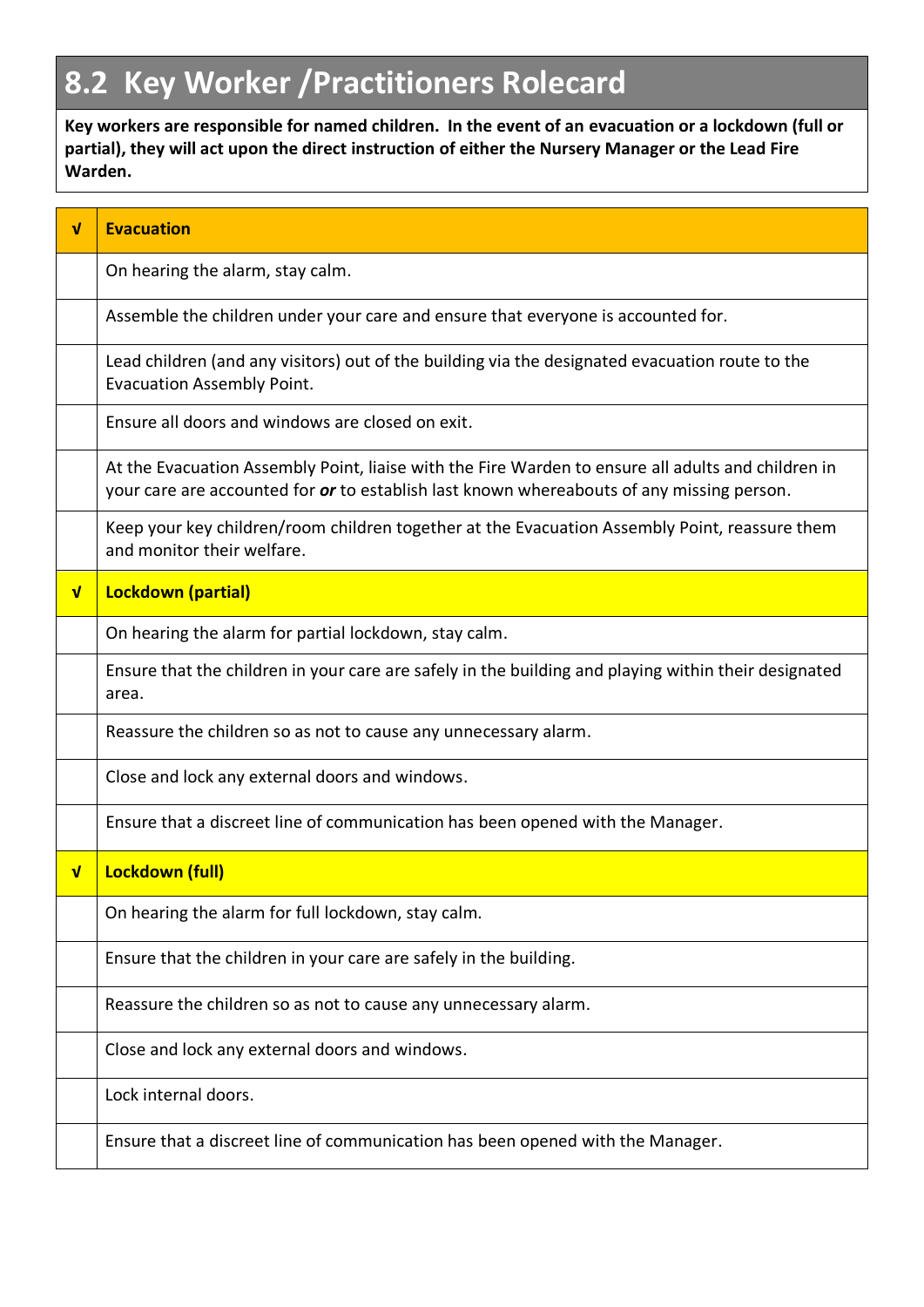# **8.3 Lead Fire Warden Rolecard**

The **Lead Fire Warden** is likely to be an experienced member of staff who has been trained in their emergency role. In an evacuation, they will be responsible for:

- Collection of the grab bag.
- Leading staff, children and visitors to the Evacuation Assembly Point.
- Ensuring that all staff, children and visitors are accounted for.
- Reporting condition of building to emergency services.

| $\mathbf{v}$ | <b>Evacuation</b>                                                                                                                                                                                                            |
|--------------|------------------------------------------------------------------------------------------------------------------------------------------------------------------------------------------------------------------------------|
|              | On hearing the alarm, stay calm and establish the nature of the emergency.                                                                                                                                                   |
|              | Collect the grab pack from the hall and put on your hi-vis jacket.                                                                                                                                                           |
|              | Hand out laminated role card to the Manager (see Manager's rolecard on pages 14 and 15).                                                                                                                                     |
|              | Lead staff and children to the Evacuation Assembly Point on the corner of Woodcote Avenue.                                                                                                                                   |
|              | Be mindful of the physical needs of young children e.g. keeping warm and dry.                                                                                                                                                |
|              | Liaise with other Fire Wardens to confirm sweep was completed, and all registers are checked<br>against those present. Confirmation that the building is empty can then be communicated to the<br>fire / emergency services. |
|              | Liaise with the Manager to confirm all present or to report missing persons.                                                                                                                                                 |
|              | Support the Manager to arrange for the communication to parents to commence.                                                                                                                                                 |
|              | If children are to be collected immediately, continue to monitor their welfare.                                                                                                                                              |
|              | Ensure a signed record is kept by staff of parents who have collected their children.                                                                                                                                        |
|              | Where it is not possible to return to the building, move the children to the emergency place of<br>shelter (location to be confirmed).                                                                                       |
|              | Oversee the group management of children as they walk to emergency place of shelter, keeping<br>the group close together and proceeding at a sensible pace.                                                                  |

#### This policy meets the requirements of the Statutory Framework for the EYFS 1<sup>st</sup> September 2021.

| Date policy last reviewed/updated | 19th November 2021 | Reviewed by | Julia Ward, Quality Manager |
|-----------------------------------|--------------------|-------------|-----------------------------|
| Date of next review/update        | November 2022      |             |                             |